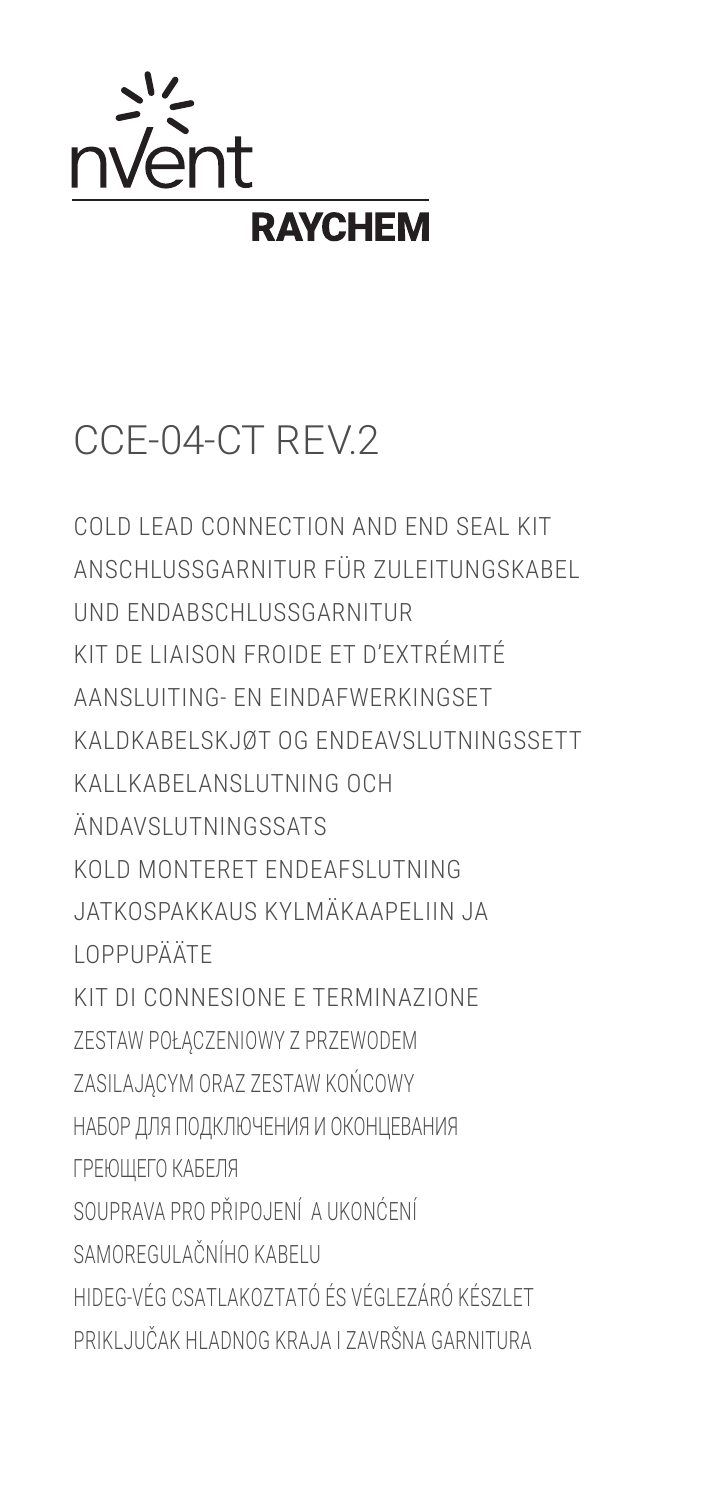

180

190

200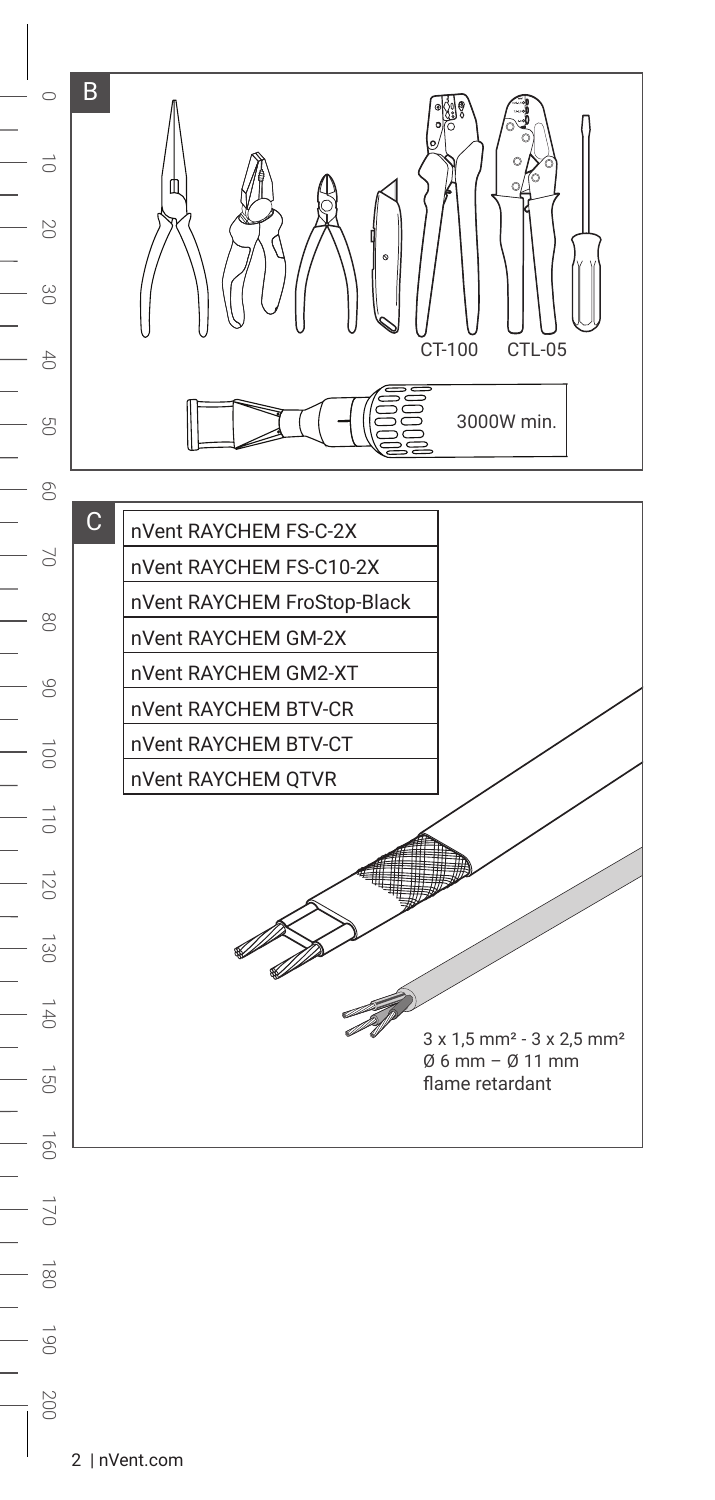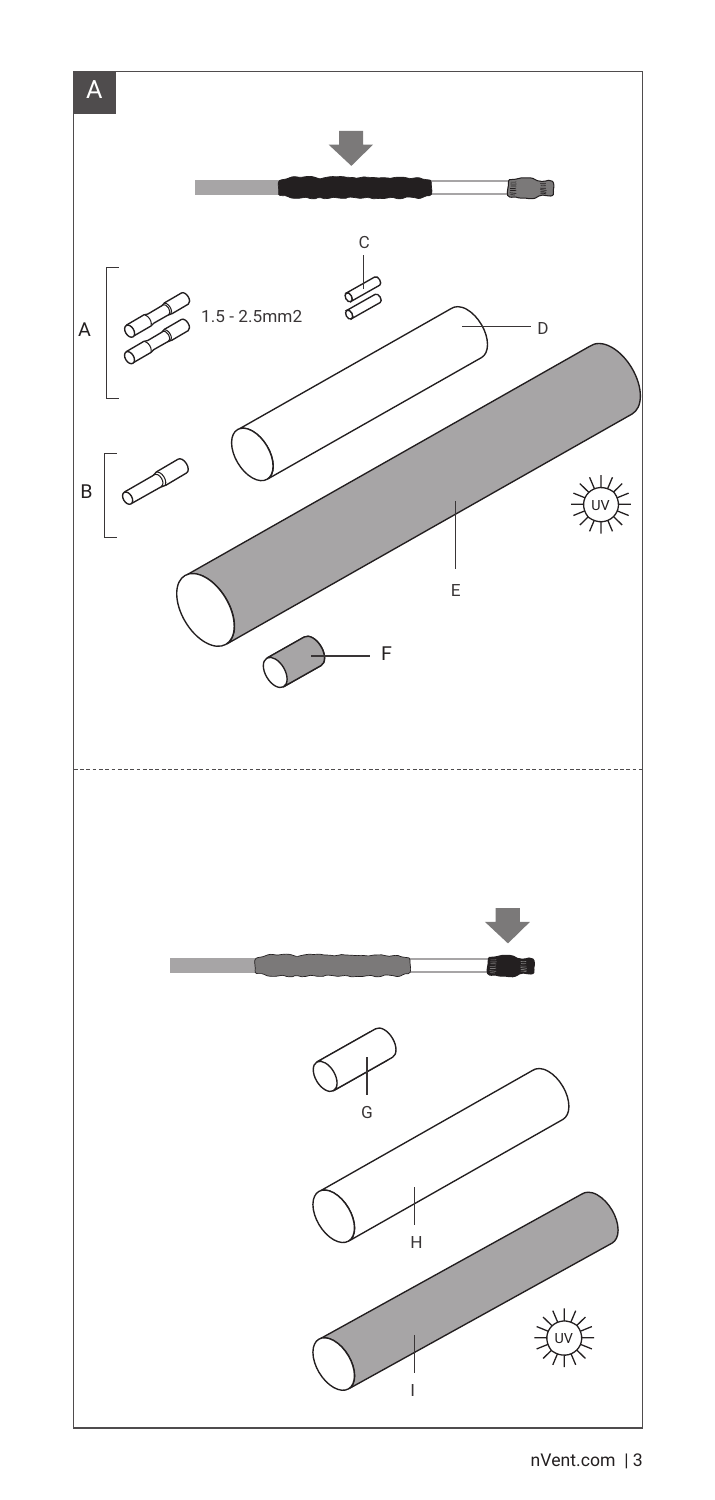| ČESKY                                  |                   |                                       | <b>HVRATSKI</b>       |                                      |
|----------------------------------------|-------------------|---------------------------------------|-----------------------|--------------------------------------|
| A. Souprava obsahuje                   |                   |                                       | A. Sadržaj garniture: |                                      |
|                                        | A.B               | Lisovací nýty                         | A,B                   | Presne spojnice                      |
|                                        |                   | C.D.E.F Smršťovací trubice            | C, D, E, F            | Stezne cijevi za                     |
|                                        |                   | pro připojení                         |                       | hladni kraj                          |
|                                        |                   | napájecího kabelu                     | G,H,I                 | Stezne cijevi za                     |
|                                        | G.H.I             | Smršťovací trubice<br>pro ukončení.   |                       | završetak                            |
|                                        |                   |                                       |                       |                                      |
|                                        | <b>DANSK</b>      |                                       | <b>ITALIANO</b>       |                                      |
|                                        |                   |                                       |                       |                                      |
|                                        | A. Komponentliste |                                       | A. Contenuto del kit  |                                      |
|                                        | A,B               | Terminaler                            | A, B                  | Connettori                           |
|                                        | C,D,E,F           | Krympemuffe<br>for kold kabel         | C,D,E,F               | Termorestringenti<br>per lato        |
|                                        | G,H,I             | Krympemuffe                           |                       | alimentazione                        |
|                                        |                   | for endeafslutning                    | G.H.I                 | Termorestringenti<br>per lato finale |
|                                        |                   |                                       |                       |                                      |
|                                        |                   |                                       | <b>MAGYAR</b>         |                                      |
|                                        | <b>DEUTSCH</b>    |                                       |                       |                                      |
|                                        |                   | A. Inhalt der garnitur                | A. készlet tartalma   |                                      |
|                                        | A,B               | Pressverbinder                        | A,B                   | Préselhetœ                           |
|                                        | C, D, E, F        | Schrumpfschläuche                     |                       | kötœelemek                           |
|                                        |                   | für zuleitungskabel                   | C.D.E.F               | Hœre zsugorodó<br>csövek a           |
|                                        | G.H.I             | Schrumpfschläuche<br>für endabschluss |                       | hideg-véghez                         |
|                                        |                   |                                       | G,H,I                 | Hœre zsugorodó                       |
|                                        |                   |                                       |                       | csövek a                             |
|                                        |                   |                                       |                       | véglezáráshoz                        |
|                                        |                   |                                       |                       |                                      |
|                                        | <b>ENGLISH</b>    |                                       | <b>NEDERLANDS</b>     |                                      |
|                                        | A. Kit contents   |                                       | A. Inhoud kit         |                                      |
|                                        | A,B               | Crimps                                | A,B                   | Krimpverbinders                      |
|                                        | C,D,E,F           | Cold lead shrinkable<br>sleeves       | C,D,E,F               | Krimpkousen voor<br>aansluiting      |
|                                        | G.H.I             | End seal shrinkable                   | G,H,I                 | Krimpkousen voor                     |
|                                        |                   | sleeves                               |                       | eindafwerking                        |
|                                        |                   |                                       |                       |                                      |
|                                        |                   |                                       | <b>NORSK</b>          |                                      |
| <b>FRANÇAIS</b>                        |                   |                                       | A. Settet inneholder  |                                      |
| A. Contenu du kit<br>Manchons à sertir |                   |                                       |                       |                                      |
|                                        | A,B<br>C,D,E,F    | Manchons                              | A,B<br>C,D,E,F        | Presshylser<br>Krympestrømper til    |
|                                        |                   | thermo-rétractables                   |                       | kaldkabel                            |
|                                        |                   | pour liaison                          | G,H,I                 | Krympestrømper til                   |
|                                        | G,H,I             | Manchons<br>thermo-rétractables       |                       | endeavslutning                       |
|                                        |                   | pour l'extrémité                      |                       |                                      |
|                                        |                   |                                       |                       |                                      |
|                                        |                   |                                       |                       |                                      |
|                                        |                   |                                       |                       |                                      |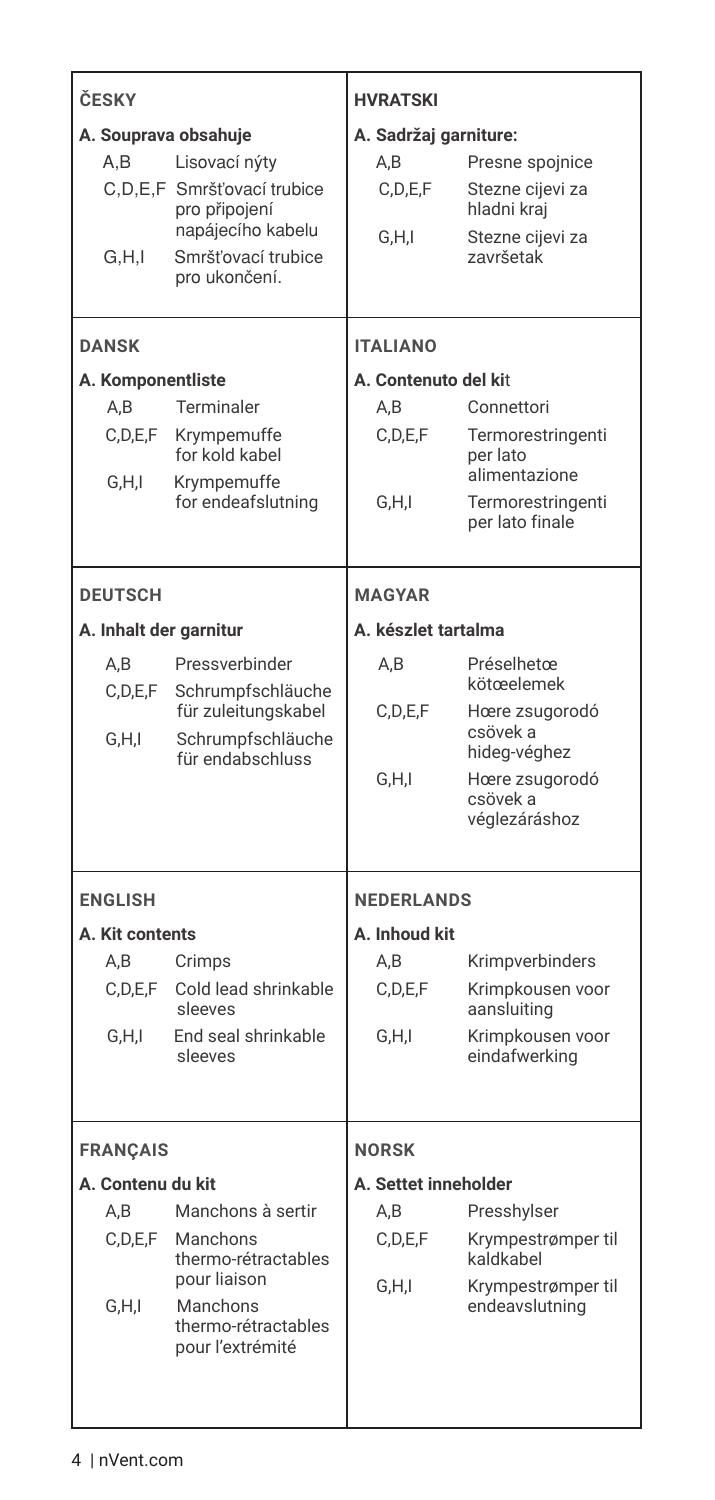| <b>POLSKI</b>        |                                                                   |  |  |  |  |
|----------------------|-------------------------------------------------------------------|--|--|--|--|
| A. ZawarToŚĆ zestawu |                                                                   |  |  |  |  |
| A.B                  | Tulejki<br>zaciskowe                                              |  |  |  |  |
| C,D,E,F              | Rurki<br>termokurczliwe<br>do połączenia z<br>przewodem<br>zimnym |  |  |  |  |
| G,H,I                | Rurki<br>termokurczliwe<br>zestawu<br>końcowego                   |  |  |  |  |
| <b>РҮССКИЙ</b>       |                                                                   |  |  |  |  |
|                      | А. В СОСТАВ НаБоРаВхоДt:                                          |  |  |  |  |
| A,B                  | Обжимные гильзы                                                   |  |  |  |  |
| C,D,E,F              | Usaøivaemye<br>trubki uzla<br>podklœheniå                         |  |  |  |  |
| G,H,I                | Koncevye<br>termousaøivaemye<br>trubki                            |  |  |  |  |
| <b>SUOMI</b>         |                                                                   |  |  |  |  |
| A. Pakkaus sisältää  |                                                                   |  |  |  |  |
| A,B                  | Liittimet                                                         |  |  |  |  |
| C,D,E,F              | Kutistemuovit                                                     |  |  |  |  |
|                      | kylmäkaapelille                                                   |  |  |  |  |
| G,H,I                | Kutistemuovit<br>loppupäätteeseen                                 |  |  |  |  |
| <b>SVENSKA</b>       |                                                                   |  |  |  |  |

## A. Satsinnehåll

| A,B     | Presshylsor                       |
|---------|-----------------------------------|
| C.D.E.F | Krympslangar för<br>kallkabel     |
| G.H.I   | Krympslangar för<br>ändavslutning |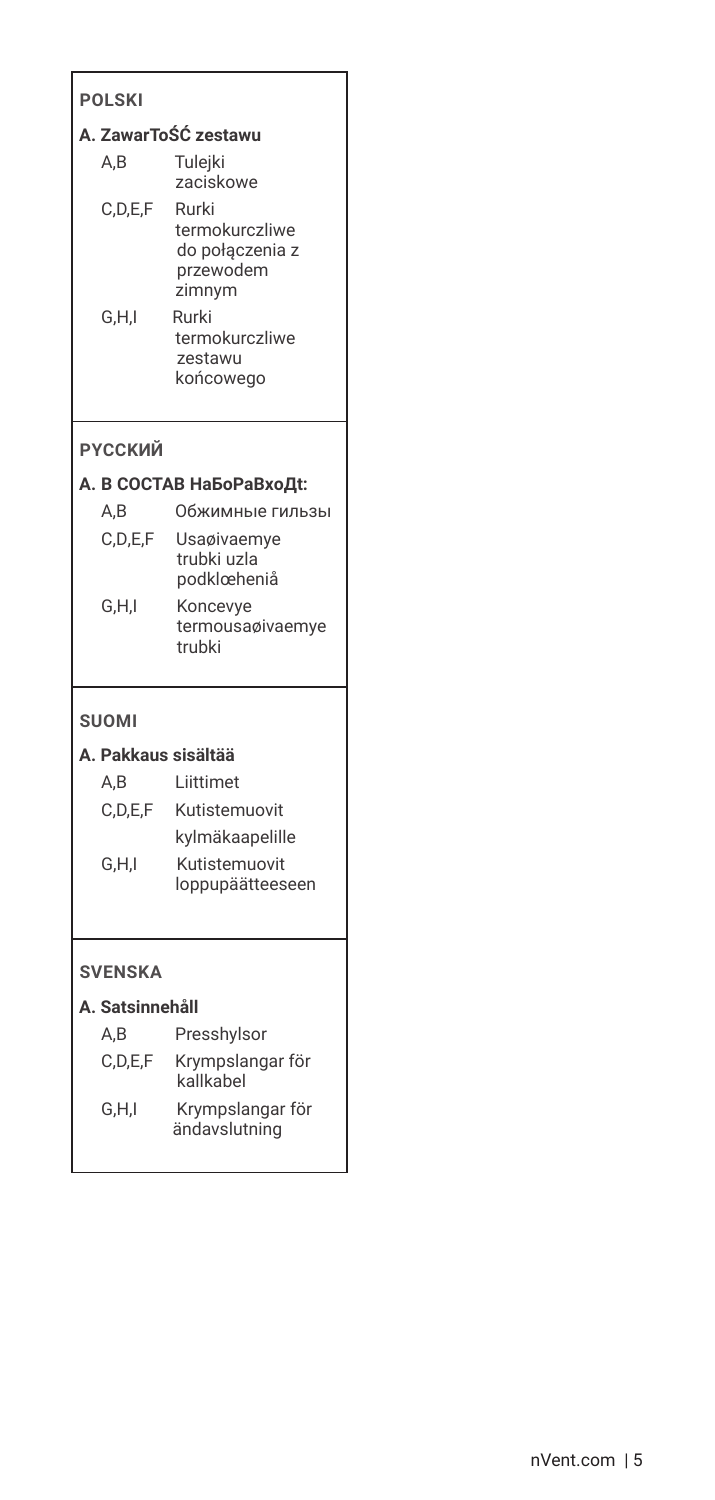| ČESKY                                                                                                                                                                                                                                                                                                                                            | <b>DEUTSCH</b>                                                                                                                                                                                                                                                                                                                                                                     |  |
|--------------------------------------------------------------------------------------------------------------------------------------------------------------------------------------------------------------------------------------------------------------------------------------------------------------------------------------------------|------------------------------------------------------------------------------------------------------------------------------------------------------------------------------------------------------------------------------------------------------------------------------------------------------------------------------------------------------------------------------------|--|
| Souprava je urçena pro topné<br>kabely nVent RAYCHEM FS-C-2X.<br>FS-C10-2X. FroStop-Black. GM-<br>2X, GM2-XT, BTV-CR, BTV-CT,<br><b>OTVR</b>                                                                                                                                                                                                     | Zur Verwendung mit Heizleitung<br>nVent RAYCHEM FS-C-2X.<br>FS-C10-2X, FroStop-Black, GM-2X,<br>GM2-XT, BTV-CR, BTV-CT, QTVR                                                                                                                                                                                                                                                       |  |
| Napájecí kabel:<br>Vnπj√í prümπr:<br>06 mm - 0 11 mm.<br>prü®ez vodice:<br>3 x 1,5 mm <sup>2</sup> nebo 3 x 2,5<br>mm <sup>2</sup><br>UPOZORN∏NÆ: Zajistπte, aby<br>montáΩ byla provádπna v cistém<br>a suchém prost®edí, v√echny<br>konce kabelü chrañte p®ed<br>vniknutím vlhkosti.<br>Minimální instalační teplota:<br>-10° C dle IEC 62395-1 | Zuleitungskabel:<br>Aussendurchmesser:<br>$0.6$ mm - $0.11$ mm.<br>Leiterauerschnitt:<br>3 x 1,5 mm <sup>2</sup> oder 3 x 2,5 mm <sup>2</sup><br><b>ACHTUNG: Bitte stellen Sie sicher.</b><br>dass die Montage in sauberer und<br>trockener Umgebung erfolgt und<br>die Kabelenden vor Feuchtigkeit<br>geschützt werden.<br>Minimale Montagetemperatur:<br>-10°C gemäß IEC 62395-1 |  |
| <b>DANSK</b>                                                                                                                                                                                                                                                                                                                                     | <b>ENGLISH</b>                                                                                                                                                                                                                                                                                                                                                                     |  |
| Anvendelig for nVent RAYCHEM<br>FS-C-2X, FS-C10-2X, FroStop-<br>Black, GM-2X, GM2-XT, BTV-CR,<br><b>BTV-CT, OTVR</b>                                                                                                                                                                                                                             | Applicable to heating cables<br>nVent RAYCHEM FS-C-2X.<br>FS-C10-2X, FroStop-Black, GM-2X,<br>GM2-XT, BTV-CR, BTV-CT, QTVR                                                                                                                                                                                                                                                         |  |
| Kold kabel:<br>Udvendig diameter:<br>06 mm - 0 11 mm.                                                                                                                                                                                                                                                                                            | Cold lead cable:<br>overall diameter:<br>Ø6 mm - Ø 11 mm.<br>conductor size:<br>3 x 1,5 mm <sup>2</sup> or 3 x 2,5 mm <sup>2</sup>                                                                                                                                                                                                                                                 |  |
| Tilslutning:<br>3 x 1,5 mm <sup>2</sup> eller 3 x 2,5<br>mm <sup>2</sup>                                                                                                                                                                                                                                                                         |                                                                                                                                                                                                                                                                                                                                                                                    |  |
| ADVARSEL: Sørg for at montagen<br>sker under rene og tørre forhold,<br>samt at alle enderne på kablerne<br>beskyttes mod fugt. Læs hele<br>montagevejledningen inden<br>arbeidet påbegyndes og følg<br>instruktionerne nøje.                                                                                                                     | WARNING: Please make sure the<br>installation is carried out in clean.<br>dry conditions and all cable ends<br>are protected from moisture.<br>Min. installation temperature -10°C<br>acc. to IEC 62395-1                                                                                                                                                                          |  |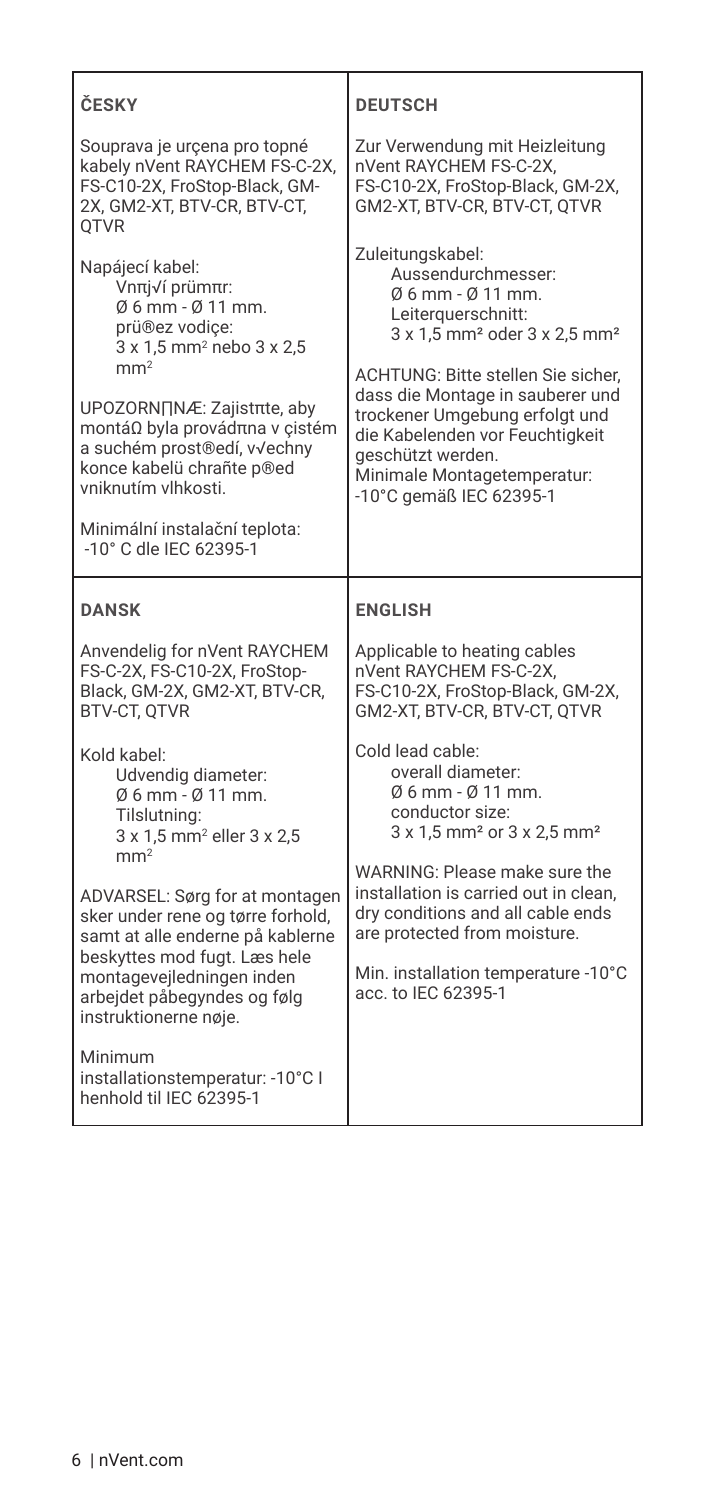| <b>FRANCAIS</b>                                                                                                                                                                                                                                                                                                                                                                                        | <b>ITALIANO</b>                                                                                                                                                                                                                                                                                                                                                                              |  |
|--------------------------------------------------------------------------------------------------------------------------------------------------------------------------------------------------------------------------------------------------------------------------------------------------------------------------------------------------------------------------------------------------------|----------------------------------------------------------------------------------------------------------------------------------------------------------------------------------------------------------------------------------------------------------------------------------------------------------------------------------------------------------------------------------------------|--|
| Compatible avec les rubans<br>chauffants nVent RAYCHEM<br>FS-C-2X, FS-C10-2X, FroStop-<br>Black, GM-2X, GM2-XT, BTV-CR,<br><b>BTV-CT, OTVR</b>                                                                                                                                                                                                                                                         | Adatto ai cavi scaldanti ai<br>nVent RAYCHEM FS-C-2X.<br>FS-C10-2X, FroStop-Black, GM-2X,<br>GM2-XT, BTV-CR, BTV-CT, QTVR                                                                                                                                                                                                                                                                    |  |
| Câble de liaison froide:<br>diamètre extérieur:<br>06 mm - 0 11 mm<br>Sections des conducteurs:<br>3 x 1,5 mm <sup>2</sup> ou 3 x 2,5 mm <sup>2</sup><br>ATTENTION: Veiller à ce que<br>l'installation soit réalisée dans<br>un environnement propre et sec<br>et que les extrémités du ruban<br>soient protégées de l'humidité.<br>Température minimale<br>d'installation: -10°C selon IEC<br>62395-1 | Cavo di potenza:<br>diametro esterno:<br>$0.6$ mm - $0.11$ mm.<br>dimensione del conduttore:<br>3 x 1,5 mm <sup>2</sup> o 3 x 2,5 mm <sup>2</sup><br>ATTENZIONE: Assicurarsi che<br>l'installazione venga effettuata in<br>ambiente asciutto E, pulito E che<br>tutte le terminazioni dei cavi siano<br>protette dall'umidita'.<br>Temperature minima di<br>installazione: -10°C IEC 62395-1 |  |
|                                                                                                                                                                                                                                                                                                                                                                                                        |                                                                                                                                                                                                                                                                                                                                                                                              |  |
| <b>HRVATSKI</b>                                                                                                                                                                                                                                                                                                                                                                                        | <b>MAGYAR</b>                                                                                                                                                                                                                                                                                                                                                                                |  |
| Koristi se za nVent RAYCHEM<br>FS-C-2X. FS-C10-2X. FroStop-<br>Black. GM-2X. GM2-XT. BTV-CR.<br><b>BTV-CT, OTVR</b>                                                                                                                                                                                                                                                                                    | Alkalmazható a nVent RAYCHEM<br>FS-C-2X. FS-C10-2X. FroStop-Black.<br>GM-2X. GM2-XT. BTV-CR. BTV-CT.<br><b>OTVR</b>                                                                                                                                                                                                                                                                          |  |
| Napojni kabel (hladni kraj):<br>Vaniski promier:<br>06 mm - 0 11 mm<br>Presiek:<br>3 x 1,5 mm <sup>2</sup> ili 3 x 2,5 mm <sup>2</sup>                                                                                                                                                                                                                                                                 | Hidéa-véa kábel:<br>külsœ átmérœ:<br>$0.6$ mm - $0.11$ mm<br>vezetœ méret:<br>3 x 1,5 mm <sup>2</sup> vagy 3 x 2,5 mm <sup>2</sup>                                                                                                                                                                                                                                                           |  |
| UPOZORENJE: Paziti da se<br>montaža vrši u čistim i suhim<br>uvjetima, te da su svi završeci<br>zaštićeni od vlage.<br>Minimalna instalacija                                                                                                                                                                                                                                                           | FIGYELMEZTETÉS: A szerelést<br>tiszta és száraz körülmények<br>között kell végezni és minden<br>kábelvégzœdés legyen védett a<br>nedvességtœl.                                                                                                                                                                                                                                               |  |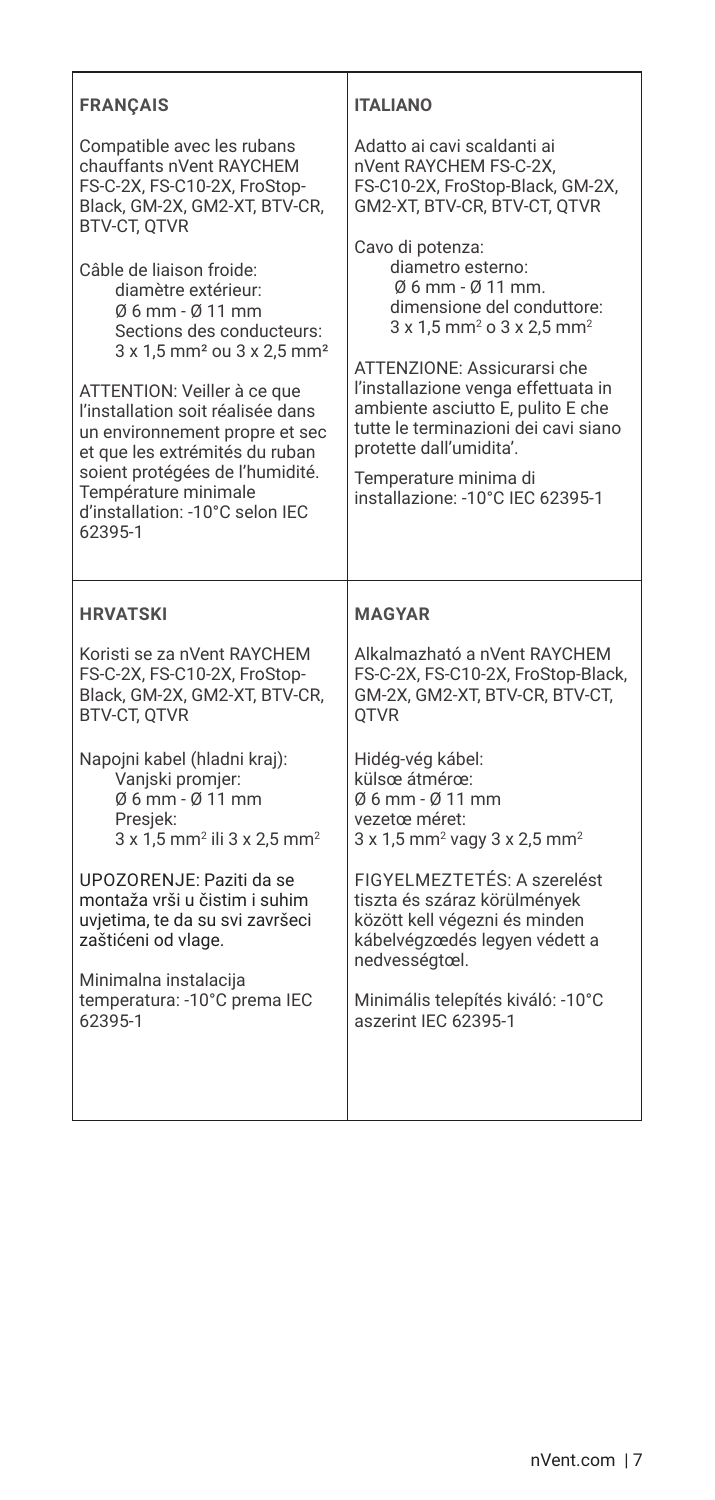| <b>NEDERLANDS</b>                                                                                                                                                                                                                                                                                                                                                       | <b>RUSSKIJ</b>                                                                                                                                                                                                                                                                                                                          |
|-------------------------------------------------------------------------------------------------------------------------------------------------------------------------------------------------------------------------------------------------------------------------------------------------------------------------------------------------------------------------|-----------------------------------------------------------------------------------------------------------------------------------------------------------------------------------------------------------------------------------------------------------------------------------------------------------------------------------------|
| Toepasbaar op de<br>verwarmingskabels<br>nVent RAYCHEM FS-C-2X,<br>FS-C10-2X, FroStop-Black,<br>GM-2X, GM2-XT, BTV-CR, BTV-CT,<br>QTVR                                                                                                                                                                                                                                  | Primenåetså dlå greœwix kabelej<br>nVent RAYCHEM FS-C-2X,<br>FS-C10-2X, FroStop-Black, GM-2X,<br>GM2-XT, BTV-CR, BTV-CT, QTVR                                                                                                                                                                                                           |
| Aansluitkabel:<br>buitendiameter:<br>Ø 6 mm - Ø 11 mm.<br>stroomdraadafmeting:<br>3 x 1,5 mm <sup>2</sup> of 3 x 2,5 mm <sup>2</sup><br>OPGELET: De installatie moet<br>worden uitgevoerd in droge en<br>zuivere omstandigheden en de<br>kabeluiteinden moeten altijd<br>tegen vocht beschermd worden.<br>Minimale installatietemperatuur:<br>-10°C volgens IEC 62395-1 | Silovoj kabelæ<br>Vne,nij diametr:<br>06 mm- 0 11 mm<br>Sehenie øily:<br>3 x 1,5 mm <sup>2</sup> ili 3 x 2,5 mm <sup>2</sup><br>VNIMANIE: montaø doløen proiz-<br>voditæså v histyx, suxix usloviåx;<br>greœwij kabelæ doløen xranitæså s<br>zawiwennymi ot vlagi koncami.<br>Минимальная температура<br>монтажа: - 10°С по IEC 62395-1 |
| <b>NORSK</b>                                                                                                                                                                                                                                                                                                                                                            | <b>SUOMI</b>                                                                                                                                                                                                                                                                                                                            |
| Til bruk for nVent RAYCHEM<br>FS-C-2X, FS-C10-2X, FroSt-<br>op-Black, GM-2X, GM2-XT, BTV-<br>CR, BTV-CT, QTVR                                                                                                                                                                                                                                                           | Soveltuu lämpökaapeleille:<br>nVent RAYCHEM FS-C-2X,<br>FS-C10-2X, FroStop-Black, GM-2X,<br>GM2-XT, BTV-CR, BTV-CT, QTVR                                                                                                                                                                                                                |
| Kaldkabel:<br>utvendig diameter:<br>Ø 6 mm - Ø 11 mm<br>ledertverrsnitt:<br>3 x 1,5 mm <sup>2</sup> eller 3 x 2,5<br>mm <sup>2</sup>                                                                                                                                                                                                                                    | Kylmäkaapeli:<br>kokonaishalkaisija:<br>06 mm - 0 11 mm<br>johtimen koko:<br>3 x 1,5 mm <sup>2</sup> tai 3 x 2,5 mm <sup>2</sup>                                                                                                                                                                                                        |
| Advarsel: Utfør installasjonen<br>under rene og tørre forhold, og<br>forsikre at kabelendene ikke<br>utsettes for fuktighet.                                                                                                                                                                                                                                            | VAROITUS: Varmista että asennus<br>tehdään puhtaissa, kuivissa<br>olosuhteissa ja kaapelin päät on<br>suojattu kosteudelta.                                                                                                                                                                                                             |
| Min installasjonstemperatur:<br>-10°C ihht IEC 62395-1                                                                                                                                                                                                                                                                                                                  | Minimi asennuslämpötila: -10°C<br>noudattaen IEC 62395-1                                                                                                                                                                                                                                                                                |
| <b>POLSKI</b>                                                                                                                                                                                                                                                                                                                                                           | <b>SVENSKA</b>                                                                                                                                                                                                                                                                                                                          |
| Do stosowania z przewodami<br>grzejnymi nVent RAYCHEM<br>FS-C-2X, FS-C10-2X, FroSt-<br>op-Black, GM-2X, GM2-XT, BTV-<br>CR, BTV-CT, QTVR                                                                                                                                                                                                                                | Passar till nVent RAYCHEM<br>FS-C-2X, FS-C10-2X, FroStop-Black,<br>GM-2X, GM2-XT, BTV-CR, BTV-CT,<br>QTVR                                                                                                                                                                                                                               |
| Przewody zasilajáce (zimne)<br>wymiary zewnitrzne:<br>O 6 mm - O 11 mm<br>d'rednica t'yl'y:<br>$3 \times 1,5$ mm <sup>2</sup> lub $3 \times 2,5$ mm <sup>2</sup>                                                                                                                                                                                                        | Kallkabel:<br>ytterdiameter:<br>Ø 6 mm - Ø 11 mm<br>ledararea:<br>$3 \times 1.5$ mm <sup>2</sup> eller 2.5 mm <sup>2</sup>                                                                                                                                                                                                              |
| UWAGA: Monta† nale†y<br>wykonywaę w miejscu czystym,<br>suchym, a kouce przewodu<br>grzejnego chroniç przed<br>wilgociå.                                                                                                                                                                                                                                                | VARNING: Säkerställ att<br>installationen sker under rena.<br>torra förhållanden och att<br>värmekabeländarna skyddas mot<br>fukt.                                                                                                                                                                                                      |
| Minimalna temperatura montażu:<br>-10°C według IEC 62395-1                                                                                                                                                                                                                                                                                                              | Minsta installationstemperatur:<br>-10°C enligt IEC 62395-1                                                                                                                                                                                                                                                                             |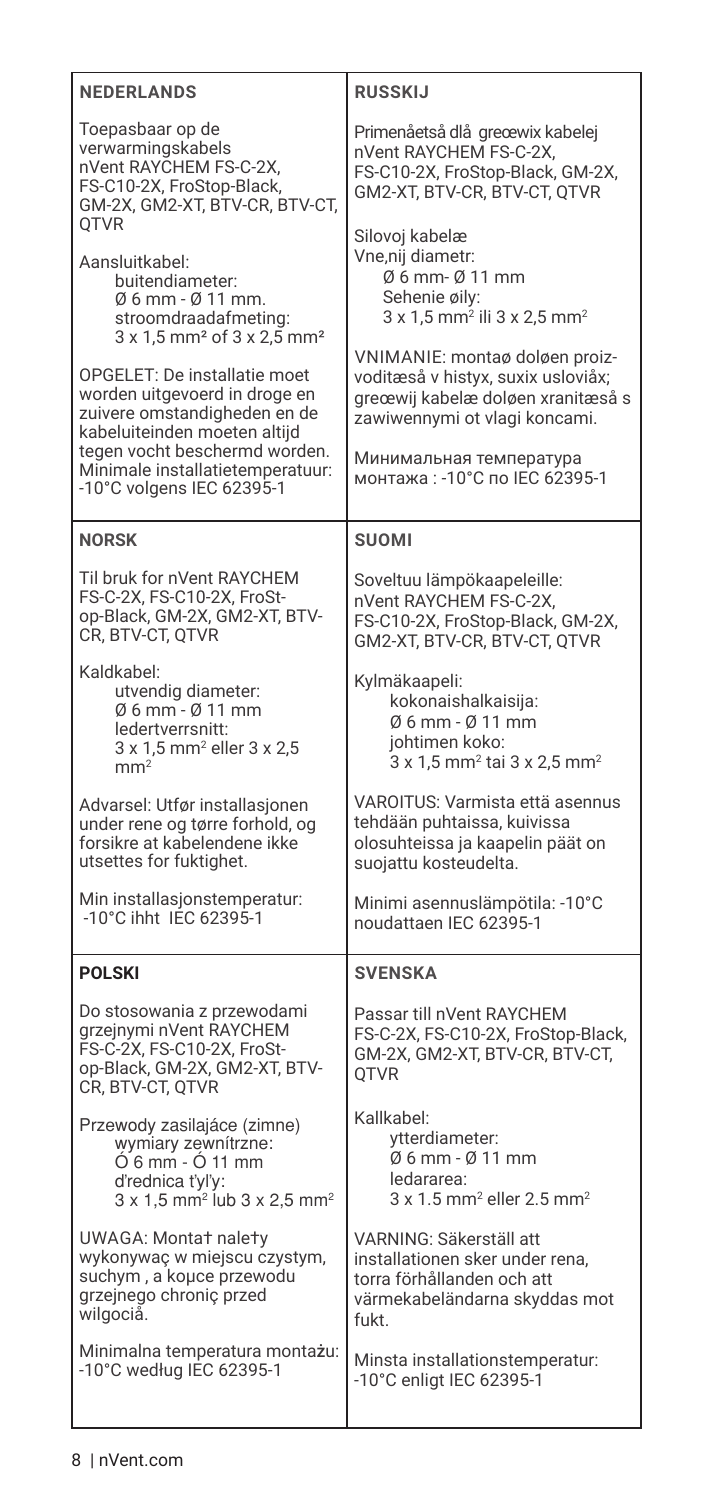





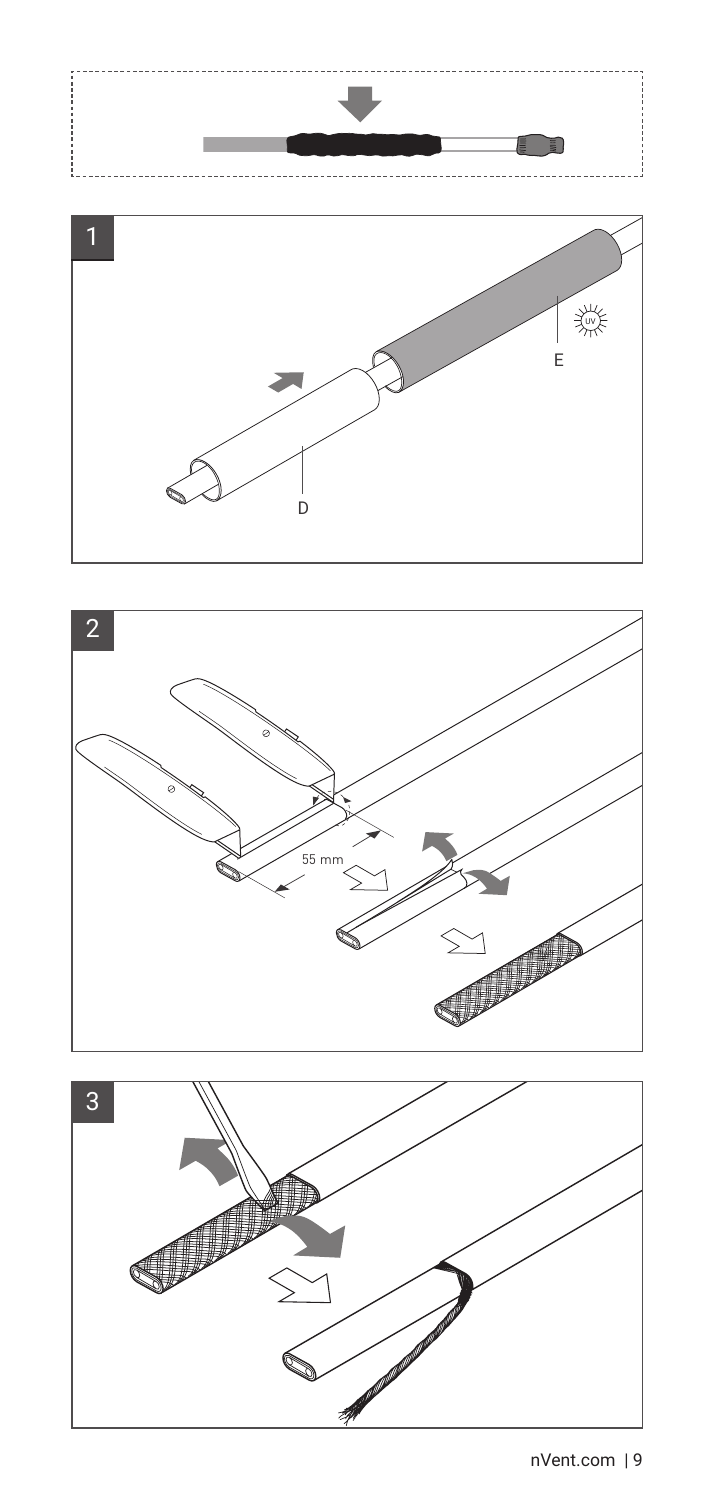





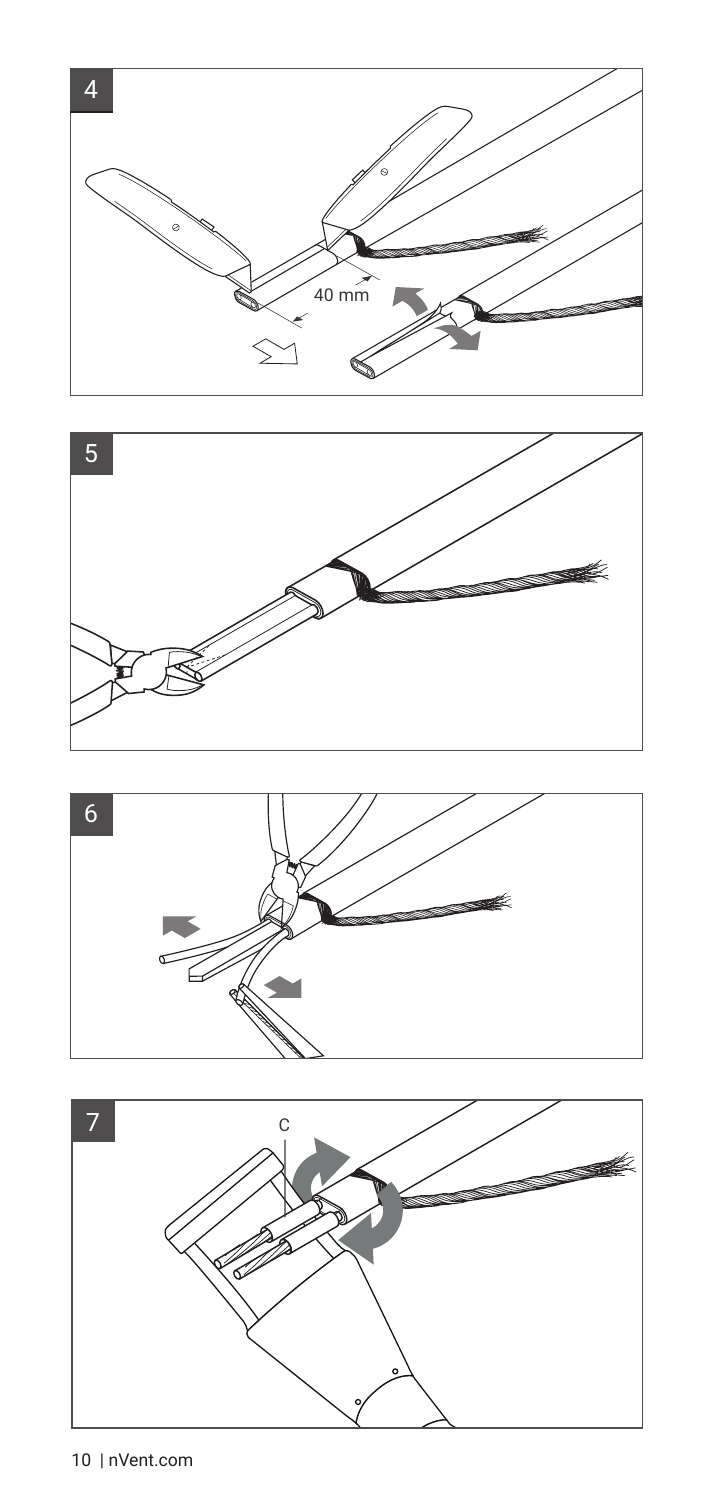



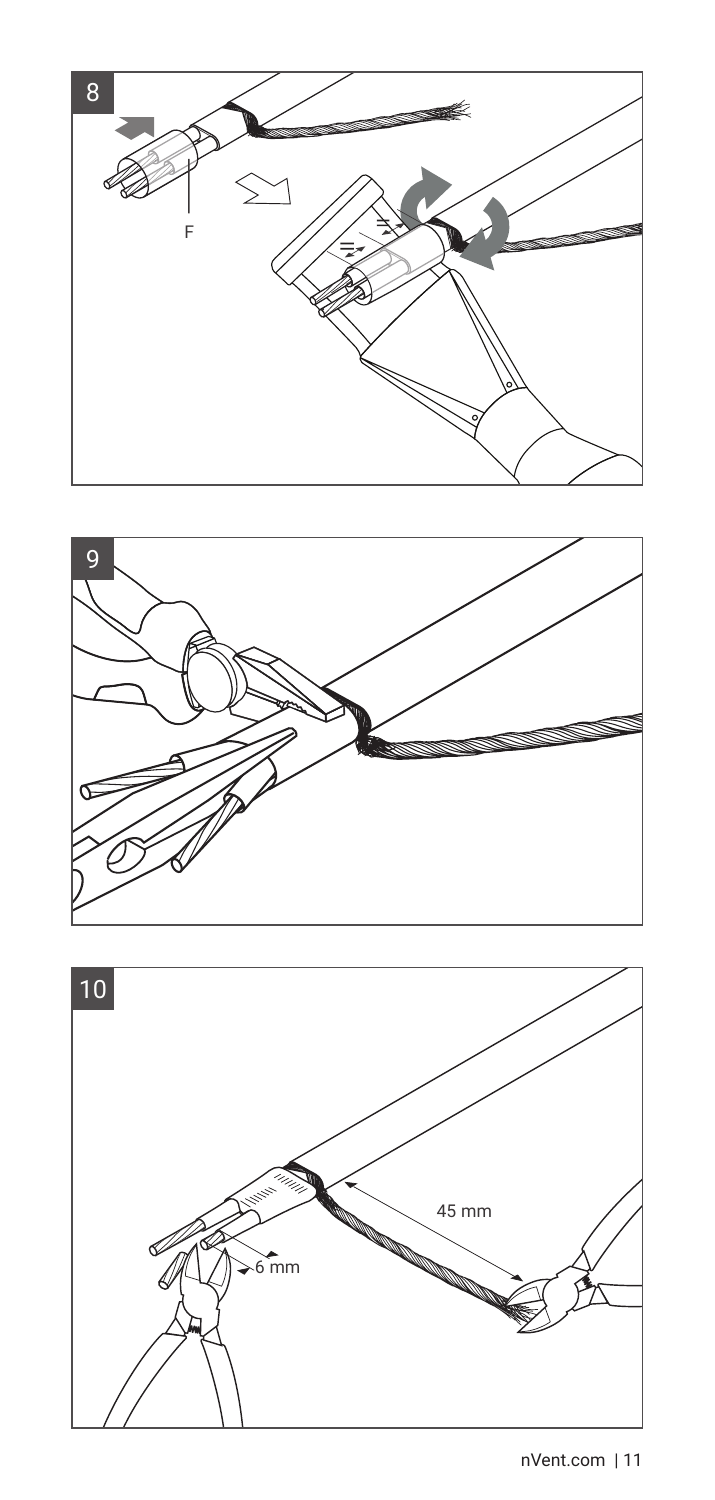





12 | nVent.com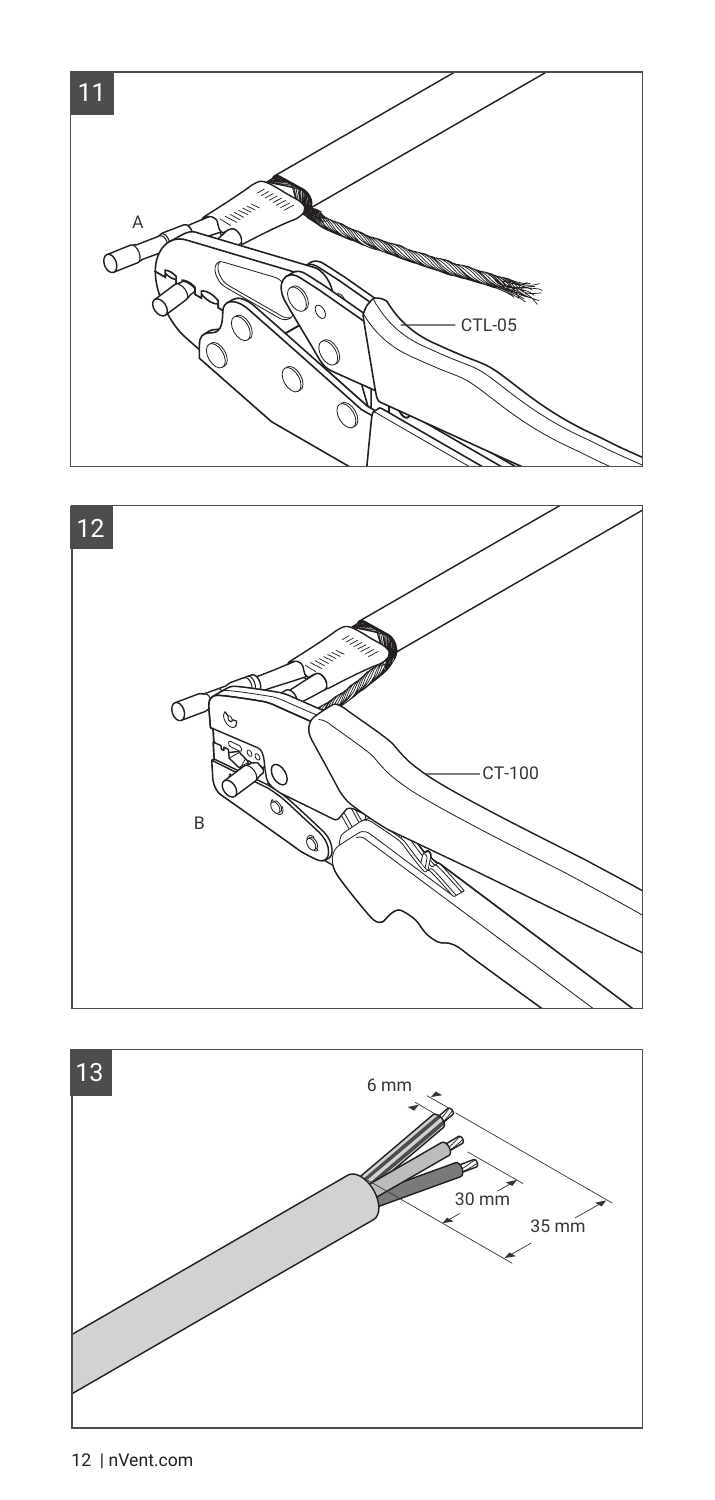



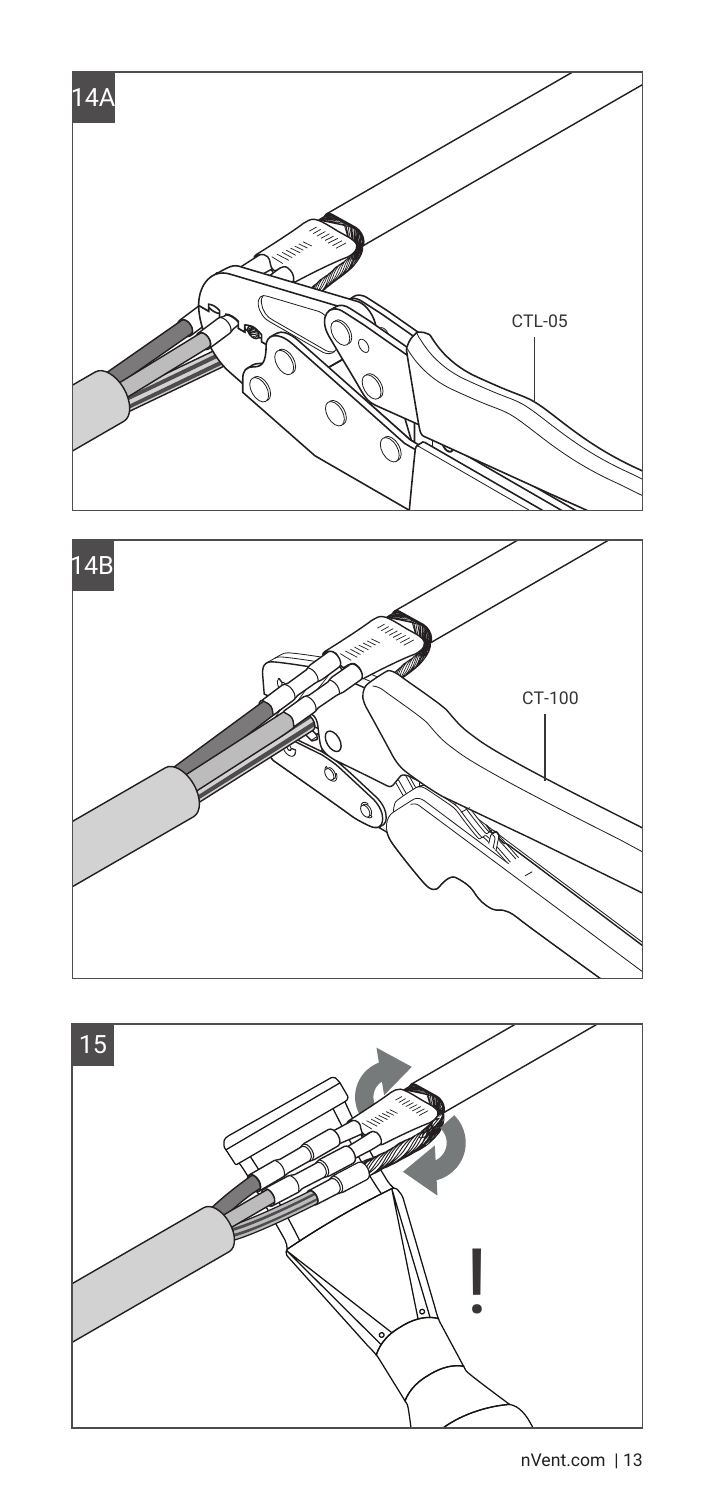



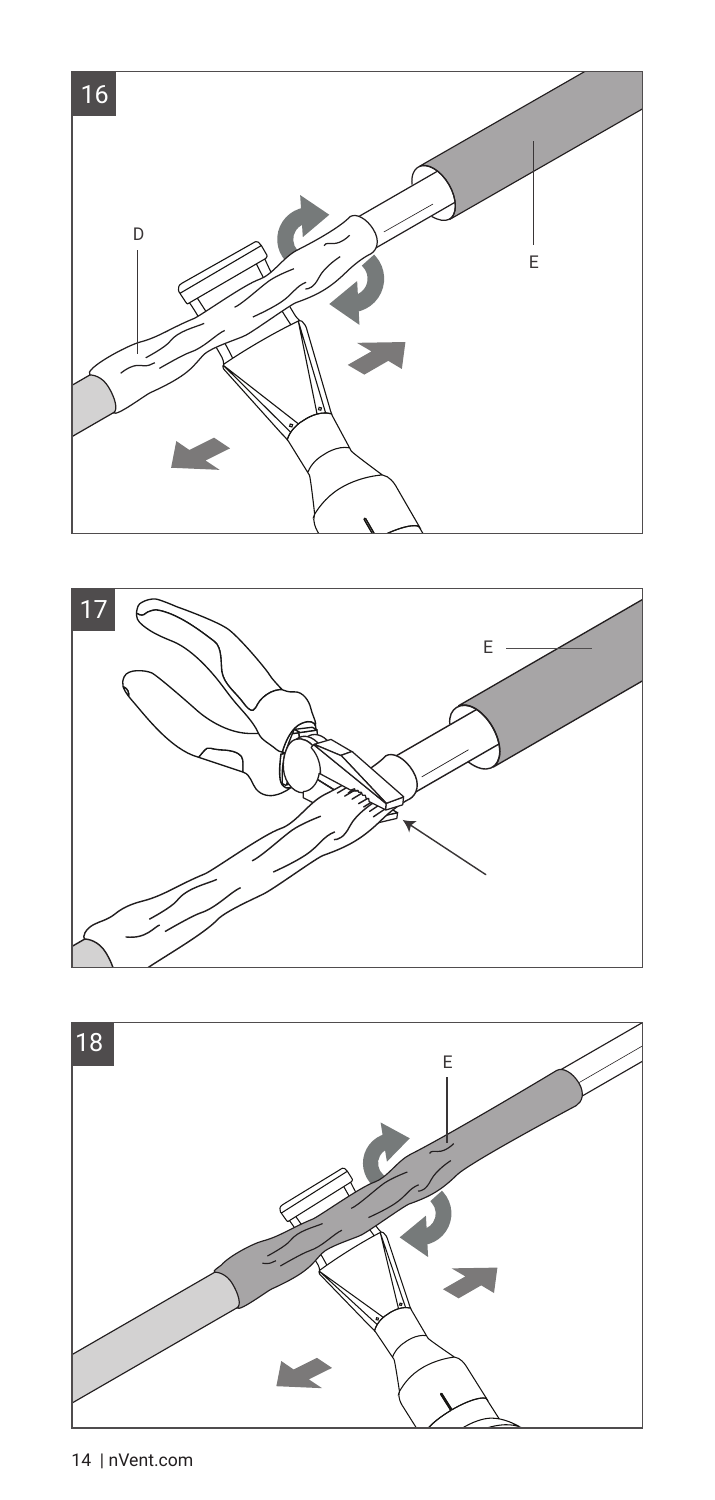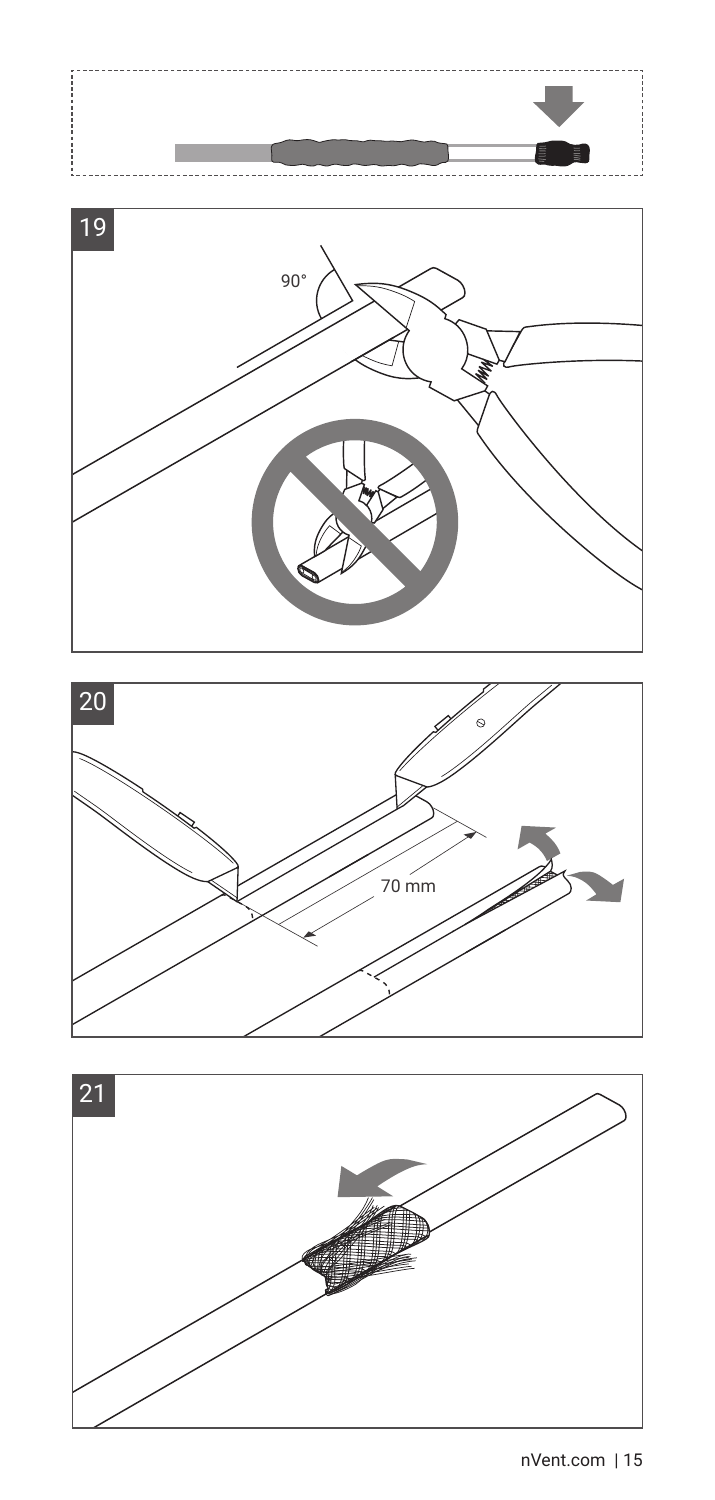



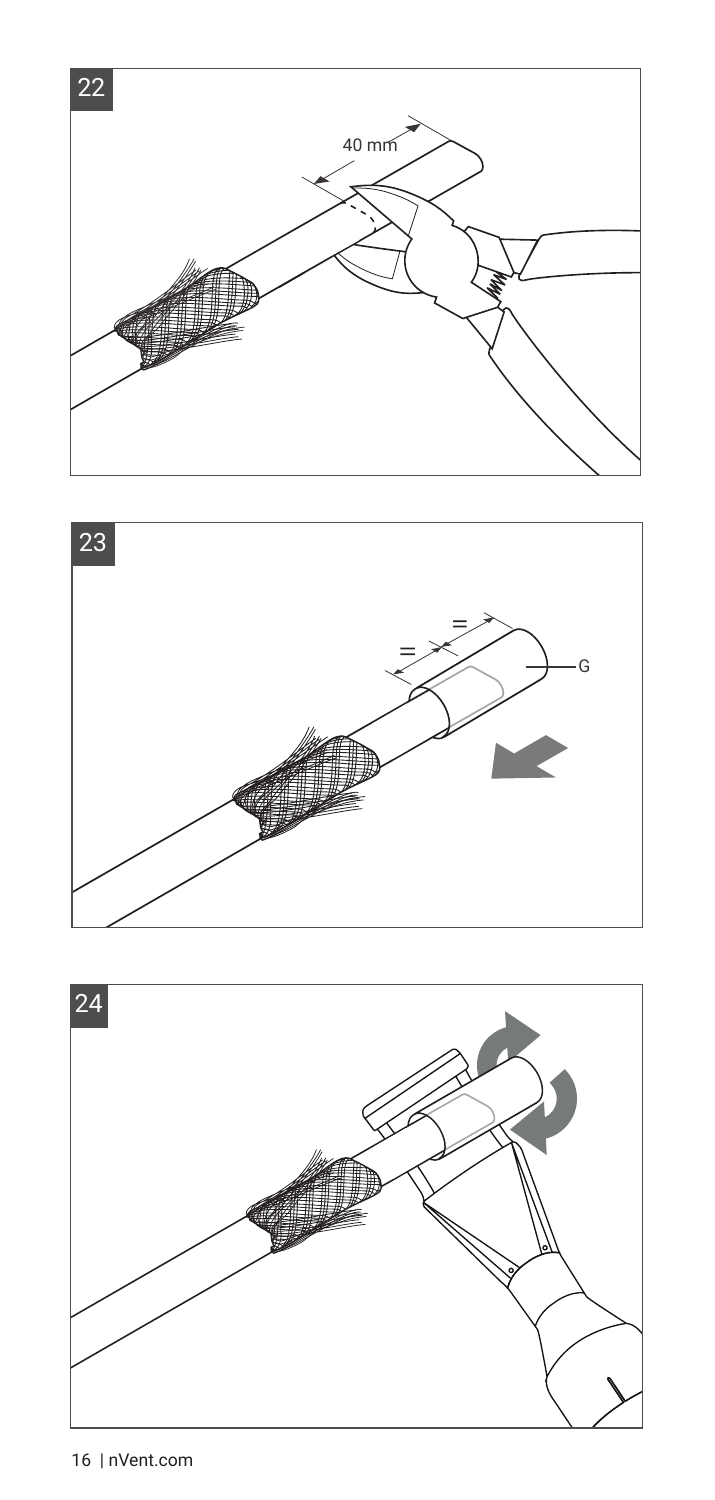



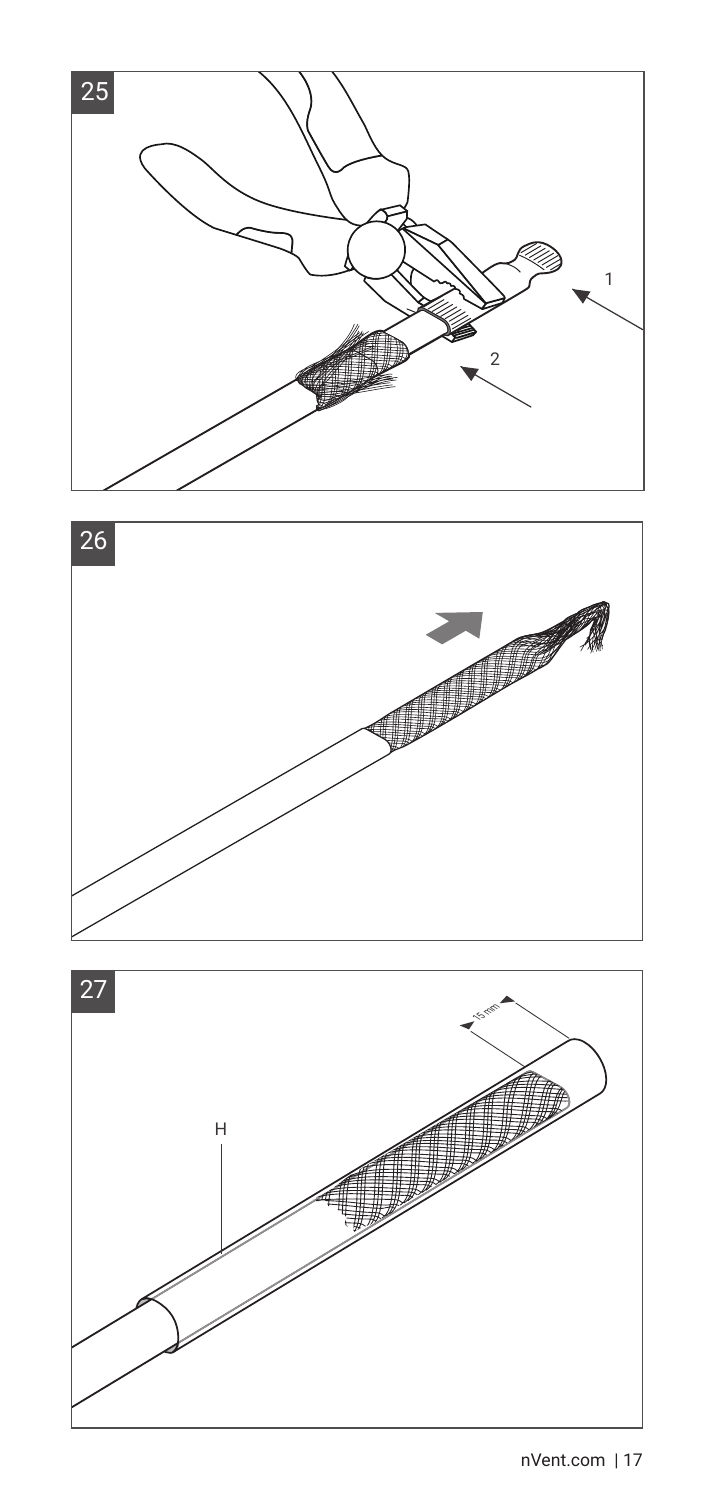



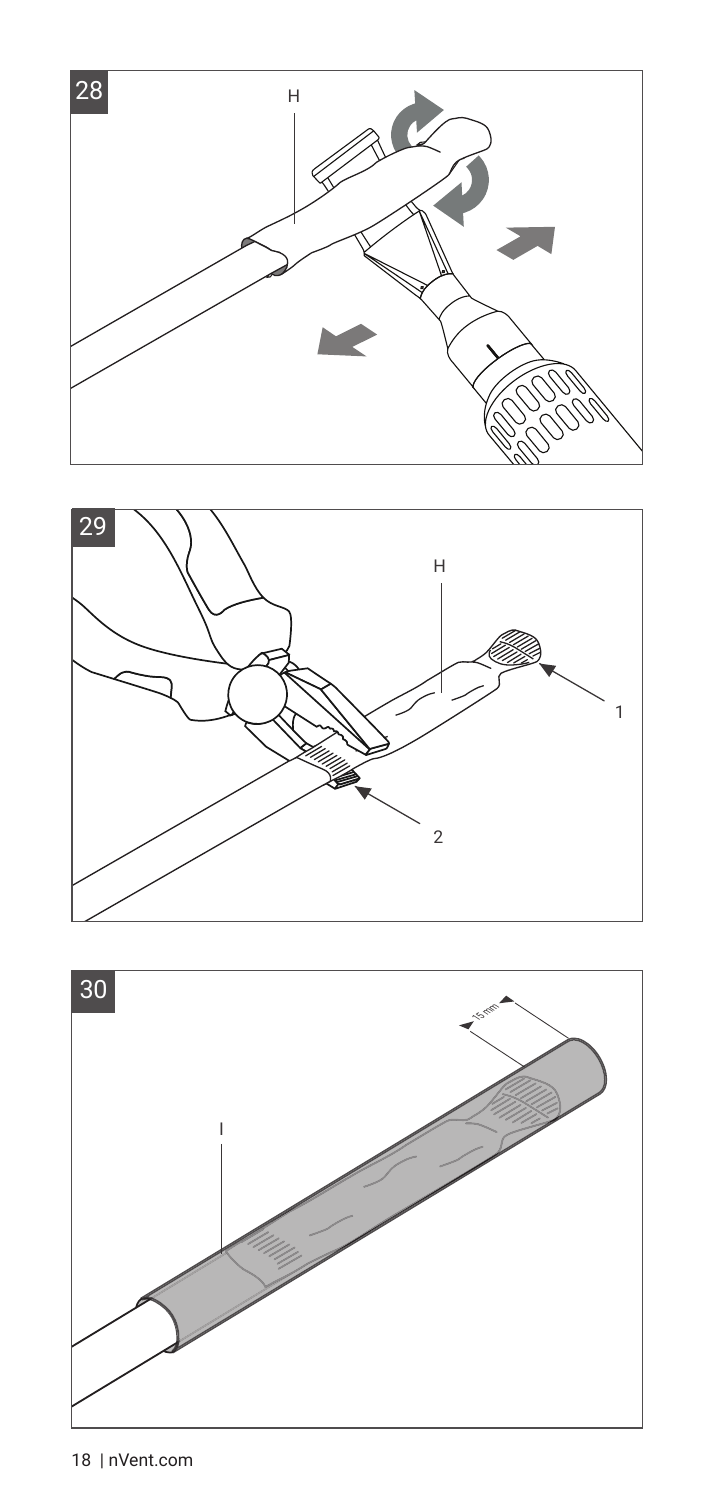